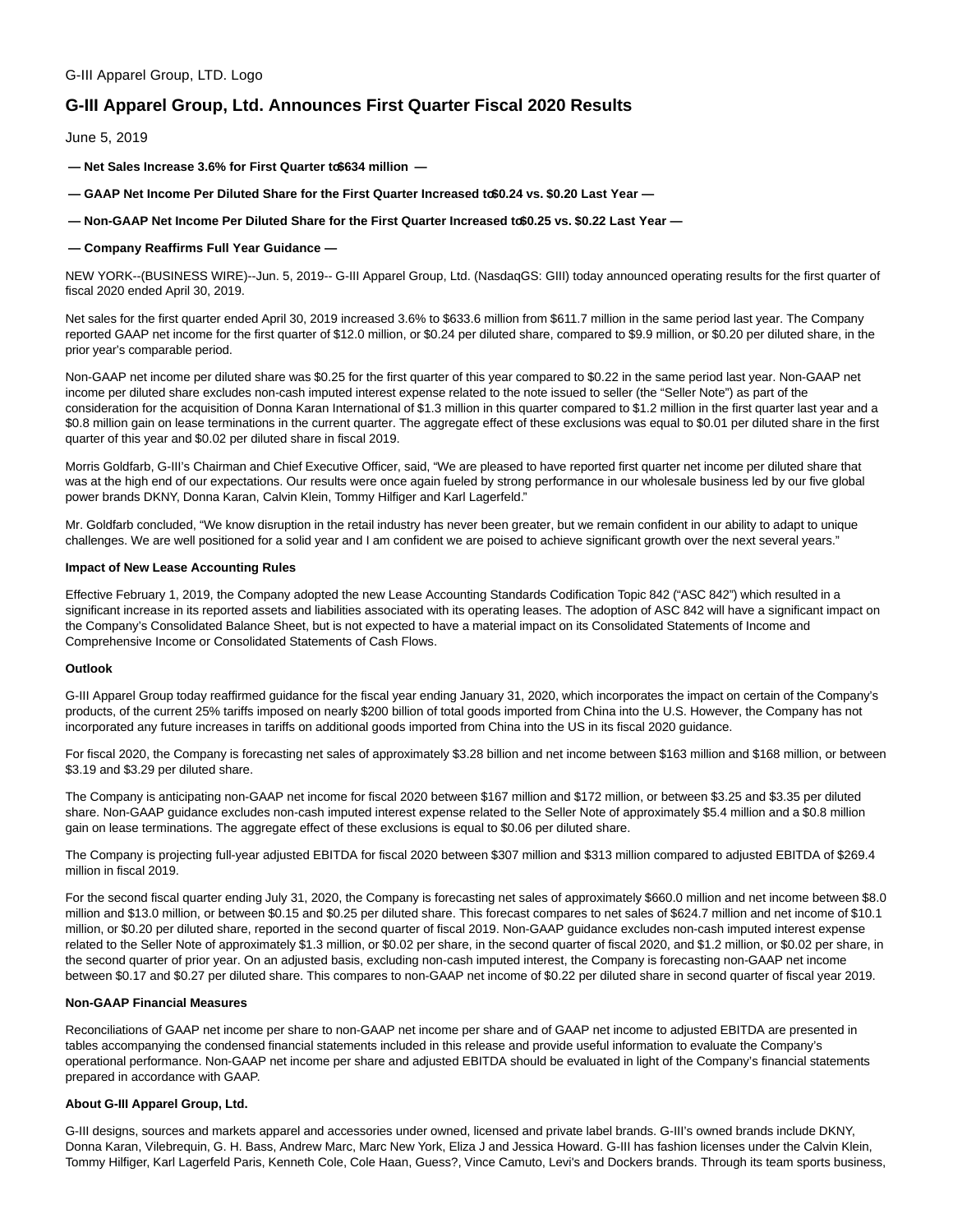G-III has licenses with the National Football League, National Basketball Association, Major League Baseball, National Hockey League, and over 150 U.S. colleges and universities. G-III also operates retail stores under the DKNY, Wilsons Leather, G. H. Bass, Vilebrequin, Karl Lagerfeld Paris and Calvin Klein Performance names.

Statements concerning G-III's business outlook or future economic performance, anticipated revenues, expenses or other financial items; product introductions and plans and objectives related thereto; and statements concerning assumptions made or expectations as to any future events, conditions, performance or other matters are "forward-looking statements" as that term is defined under the Federal Securities laws. Forward-looking statements are subject to risks, uncertainties and factors which include, but are not limited to, reliance on licensed product, reliance on foreign manufacturers, risks of doing business abroad, the current economic and credit environment, the nature of the apparel industry, including changing customer demand and tastes, customer concentration, seasonality, risks of operating a retail business, customer acceptance of new products, the impact of competitive products and pricing, dependence on existing management, possible disruption from acquisitions, risks relating to G-III's operations ofDonna Karan International Inc., the impact on our business of the imposition of tariffs by the United States government and business and general economic conditions, as well as other risks detailed in G-III's filings with the Securities and Exchange Commission. G-III assumes no obligation to update the information in this release.

### **G-III APPAREL GROUP, LTD. AND SUBSIDIARIES (Nasdaq: GIII) CONDENSED CONSOLIDATED STATEMENTS OF INCOME** (In thousands, except per share amounts**)**

|                                              | <b>Three Months Ended</b><br>April 30, |           |  |
|----------------------------------------------|----------------------------------------|-----------|--|
|                                              | 2019<br>(Unaudited)                    | 2018      |  |
| Net sales                                    | \$633,552                              | \$611,743 |  |
| Cost of goods sold                           | 397,488                                | 377,216   |  |
| Gross profit                                 | 236,064                                | 234,527   |  |
| Selling, general and administrative expenses | 201,859                                | 202,071   |  |
| Depreciation and amortization                | 9,473                                  | 9,380     |  |
| Gain on lease terminations                   | (829)                                  |           |  |
| Operating profit                             | 25,561                                 | 23,076    |  |
| Other loss                                   | (648)                                  | (451)     |  |
| Interest and financing charges, net          | (10, 320)                              | (9,620)   |  |
| Income before income taxes                   | 14,593                                 | 13,005    |  |
| Income tax expense                           | 2,550                                  | 3,120     |  |
| Net income                                   | \$12,043                               | \$9,885   |  |
| Net income per common share:                 |                                        |           |  |
| Basic                                        | \$0.25                                 | \$0.20    |  |
| <b>Diluted</b>                               | \$0.24                                 | \$0.20    |  |
| Weighted average shares outstanding:         |                                        |           |  |
| <b>Basic</b>                                 | 48,781                                 | 49,127    |  |
| <b>Diluted</b>                               | 49,774                                 | 50,137    |  |
|                                              |                                        |           |  |

| Selected Balance Sheet Data (in thousands): | At April 30,<br>2019<br>(Unaudited) | 2018      |
|---------------------------------------------|-------------------------------------|-----------|
| Cash and cash equivalents                   | \$48,312                            | \$71.048  |
| Working capital                             | 631,321                             | 614,256   |
| Inventories                                 | 538,955                             | 463,463   |
| Total assets (1)                            | 2,442,956                           | 2,040,563 |
| Long-term debt                              | 411,087                             | 448.263   |
| Operating lease liabilities (2)             | 361.424                             |           |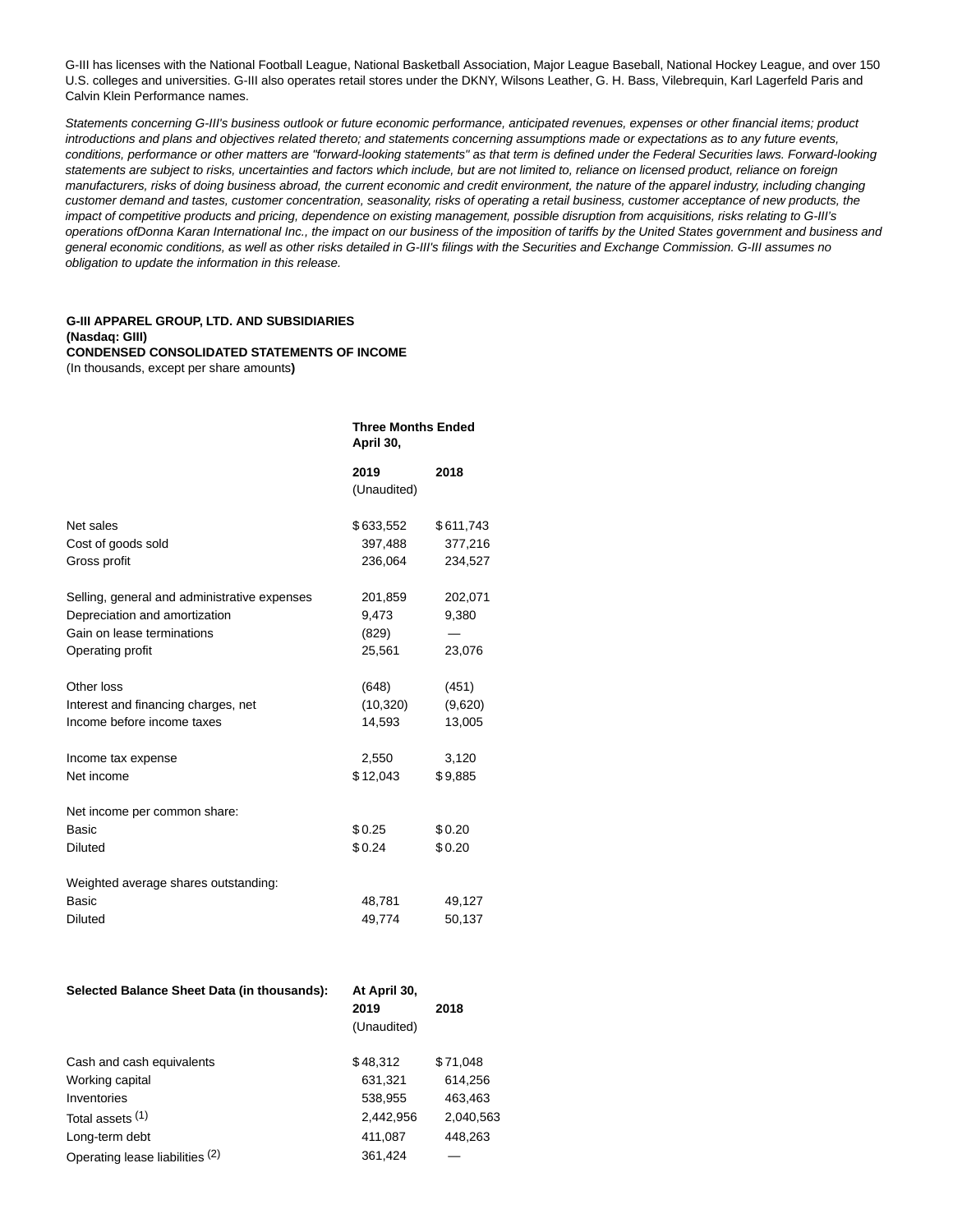(1) Total assets now include operating lease assets of \$320.2 million as of April 30, 2019 in accordance with ASC 842.

(2) These liabilities are now included in accordance with ASC 842.

### **G-III APPAREL GROUP, LTD. AND SUBSIDIARIES RECONCILIATION OF GAAP NET INCOME PER SHARE TO NON-GAAP NET INCOME PER SHARE**

|                                                          | <b>Three Months Ended</b><br>April 30, |                     |   |      |
|----------------------------------------------------------|----------------------------------------|---------------------|---|------|
|                                                          |                                        | 2019<br>(Unaudited) |   | 2018 |
| GAAP diluted net income per common share                 |                                        | \$0.24              | S | 0.20 |
| Excluded from non-GAAP:                                  |                                        |                     |   |      |
| Non-cash imputed interest                                |                                        | 0.03                |   | 0.02 |
| Gain on lease terminations                               |                                        | (0.02)              |   |      |
| Income tax impact of non-GAAP adjustments                |                                        |                     |   |      |
| Non-GAAP diluted net income per common share, as defined | \$.                                    | 0.25                | S | 0.22 |

Non-GAAP diluted net income per common share is a "non-GAAP financial measure" that excludes non-cash imputed interest expense and gain on lease terminations. The income tax impact of non-GAAP adjustments is calculated using the effective tax rates for the respective periods. Management believes that this non-GAAP financial measure provides meaningful supplemental information regarding our performance by excluding items that are not indicative of our core business operating results. Management uses this non-GAAP financial measure to assess our performance on a comparative basis and believes that it is also useful to investors to enable them to assess our performance on a comparative basis across historical periods and facilitate comparisons of our operating results to those of our competitors. The presentation of this financial information is not intended to be considered in isolation or as a substitute for, or superior to, the financial information prepared and presented in accordance with GAAP.

## **G-III APPAREL GROUP, LTD. AND SUBSIDIARIES RECONCILIATION OF FORECASTED AND ACTUAL NET INCOME TO FORECASTED AND ACTUAL ADJUSTED EBITDA**

(In thousands)

|                                     | <b>Forecasted Twelve</b><br><b>Months Ending</b> | <b>Actual Twelve</b><br><b>Months Ended</b> |  |  |
|-------------------------------------|--------------------------------------------------|---------------------------------------------|--|--|
|                                     | <b>January 31, 2020</b>                          | <b>January 31, 2019</b>                     |  |  |
|                                     | (Unaudited)                                      |                                             |  |  |
| Net income                          | \$163,000 - 168,000                              | \$<br>138,067                               |  |  |
| Gain on lease terminations          | (829)                                            |                                             |  |  |
| Asset impairment charges            |                                                  | 2,813                                       |  |  |
| Depreciation and amortization       | 40,000                                           | 38,819                                      |  |  |
| Interest and financing charges, net | 46,000                                           | 43,924                                      |  |  |
| Income tax expense                  | 59,000 - 60,000                                  | 45,763                                      |  |  |
| Adjusted EBITDA, as defined         | \$307,000 - 313,000                              | \$<br>269,386                               |  |  |
|                                     |                                                  |                                             |  |  |

Adjusted EBITDA is a "non-GAAP financial measure" which represents earnings before depreciation and amortization, interest and financing charges, net, gain on lease terminations, asset impairment charges primarily related to leasehold improvements and furniture and fixtures at certain of our retail stores and income tax expense. Adjusted EBITDA is being presented as a supplemental disclosure because management believes that it is a common measure of operating performance in the apparel industry. Adjusted EBITDA should not be construed as an alternative to net income, as an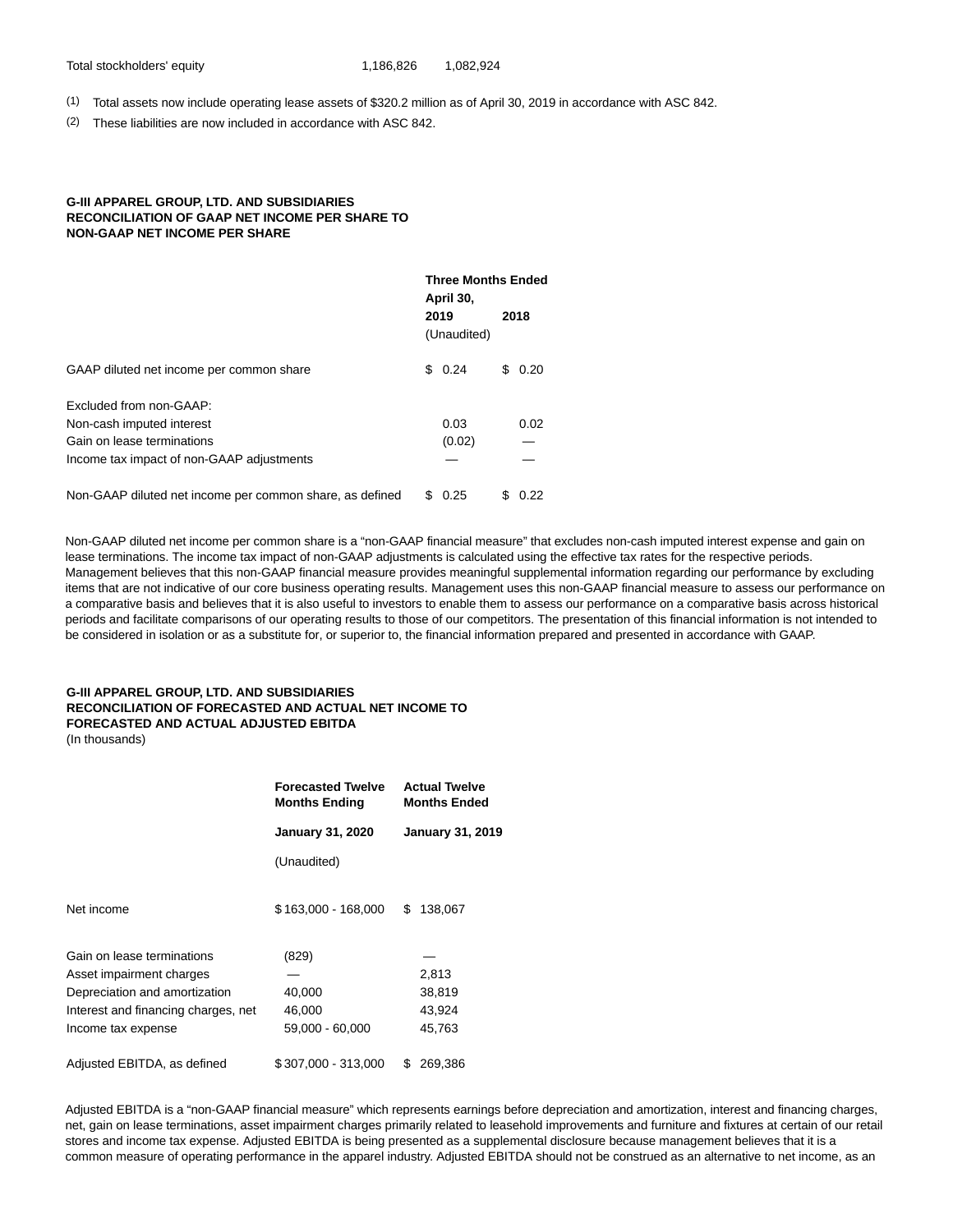indicator of the Company's operating performance, or as an alternative to cash flows from operating activities as a measure of the Company's liquidity, as determined in accordance with GAAP.

# **G-III APPAREL GROUP, LTD. AND SUBSIDIARIES RECONCILIATION OF FORECASTED AND ACTUAL NET INCOME TO NON-GAAP NET INCOME**

(In thousands)

|                                           | <b>Forecasted Three</b><br><b>Months Ending</b><br>July 31, 2019<br>(Unaudited) | <b>Actual Three</b><br><b>Months Ended</b><br>July 31, 2018 | <b>Forecasted Twelve</b><br><b>Months Ended</b><br><b>January 31, 2020</b> | <b>Actual Twelve</b><br><b>Months Ended</b><br><b>January 31, 2019</b> |
|-------------------------------------------|---------------------------------------------------------------------------------|-------------------------------------------------------------|----------------------------------------------------------------------------|------------------------------------------------------------------------|
| Net income                                | $$8,000 - 13,000$                                                               | \$10,077                                                    | \$163,000 - 168,000                                                        | 138.067<br>\$.                                                         |
| Excluded from non-GAAP:                   |                                                                                 |                                                             |                                                                            |                                                                        |
| Non-cash imputed interest                 | 1,300                                                                           | 1,240                                                       | 5,400                                                                      | 4,951                                                                  |
| Gain on lease terminations                |                                                                                 |                                                             | (829)                                                                      |                                                                        |
| Asset impairment charges                  |                                                                                 |                                                             |                                                                            | 2,813                                                                  |
| Income tax impact of non-GAAP adjustments | (300)                                                                           | (335)                                                       | (571)                                                                      | (1,932)                                                                |
| Non-GAAP net income, as defined           | $$9.000 - 14.000$                                                               | \$10.982                                                    | \$167.000 - 172.000                                                        | 143.899<br>\$.                                                         |

Non-GAAP net income is a "non-GAAP financial measure" that excludes non-cash imputed interest, gain on lease terminations and asset impairment charges primarily related to leasehold improvements and furniture and fixtures at certain of our retail stores. The income tax impact of non-GAAP adjustments is calculated using the effective tax rates for the respective periods. Management believes that this non-GAAP financial measure provides meaningful supplemental information regarding our performance by excluding items that are not indicative of our core business operating results. Management uses this non-GAAP financial measure to assess our performance on a comparative basis and believes that it is also useful to investors to enable them to assess our performance on a comparative basis across historical periods and facilitate comparisons of our operating results to those of our competitors. The presentation of this financial information is not intended to be considered in isolation or as a substitute for, or superior to, the financial information prepared and presented in accordance with GAAP.

### **G-III APPAREL GROUP, LTD. AND SUBSIDIARIES RECONCILIATION OF FORECASTED AND ACTUAL NET INCOME PER SHARE TO FORECASTED AND ACTUAL NON-GAAP NET INCOME PER SHARE**

|                                                                         | <b>Forecasted Three</b>                                                                      | <b>Actual Three</b> | <b>Forecasted</b><br><b>Twelve</b>             | <b>Actual Twelve</b>                           |  |
|-------------------------------------------------------------------------|----------------------------------------------------------------------------------------------|---------------------|------------------------------------------------|------------------------------------------------|--|
|                                                                         | <b>Months Ended</b><br><b>Months Ending</b><br>July 31, 2019<br>July 31, 2018<br>(Unaudited) |                     | <b>Months Ended</b><br><b>January 31, 2020</b> | <b>Months Ended</b><br><b>January 31, 2019</b> |  |
| GAAP diluted net income per common share                                | $$0.15 - 0.25$                                                                               | \$<br>0.20          | $$3.19 - 3.29$                                 | \$<br>2.75                                     |  |
| Excluded from non-GAAP:                                                 |                                                                                              |                     |                                                |                                                |  |
| Non-cash imputed interest                                               | 0.02                                                                                         | 0.02                | 0.08                                           | 0.10                                           |  |
| Gain on lease terminations                                              |                                                                                              |                     | (0.01)                                         | 0.00                                           |  |
| Asset impairment charges                                                |                                                                                              |                     |                                                | 0.05                                           |  |
| Income tax impact of non-GAAP adjustments                               |                                                                                              |                     | (0.01)                                         | (0.04)                                         |  |
| Non-GAAP diluted net income per common share, as defined \$ 0.17 - 0.27 |                                                                                              | 0.22<br>\$.         | $$3.25 - 3.35$                                 | \$<br>2.86                                     |  |

Non-GAAP diluted net income per common share is a "non-GAAP financial measure" that excludes non-cash imputed interest, gain on lease terminations and asset impairment charges primarily related to leasehold improvements and furniture and fixtures at certain of our retail stores. The income tax impact of non-GAAP adjustments is calculated using the effective tax rates for the respective periods. Management believes that this non-GAAP financial measure provides meaningful supplemental information regarding our performance by excluding items that are not indicative of our core business operating results. Management uses this non-GAAP financial measure to assess our performance on a comparative basis and